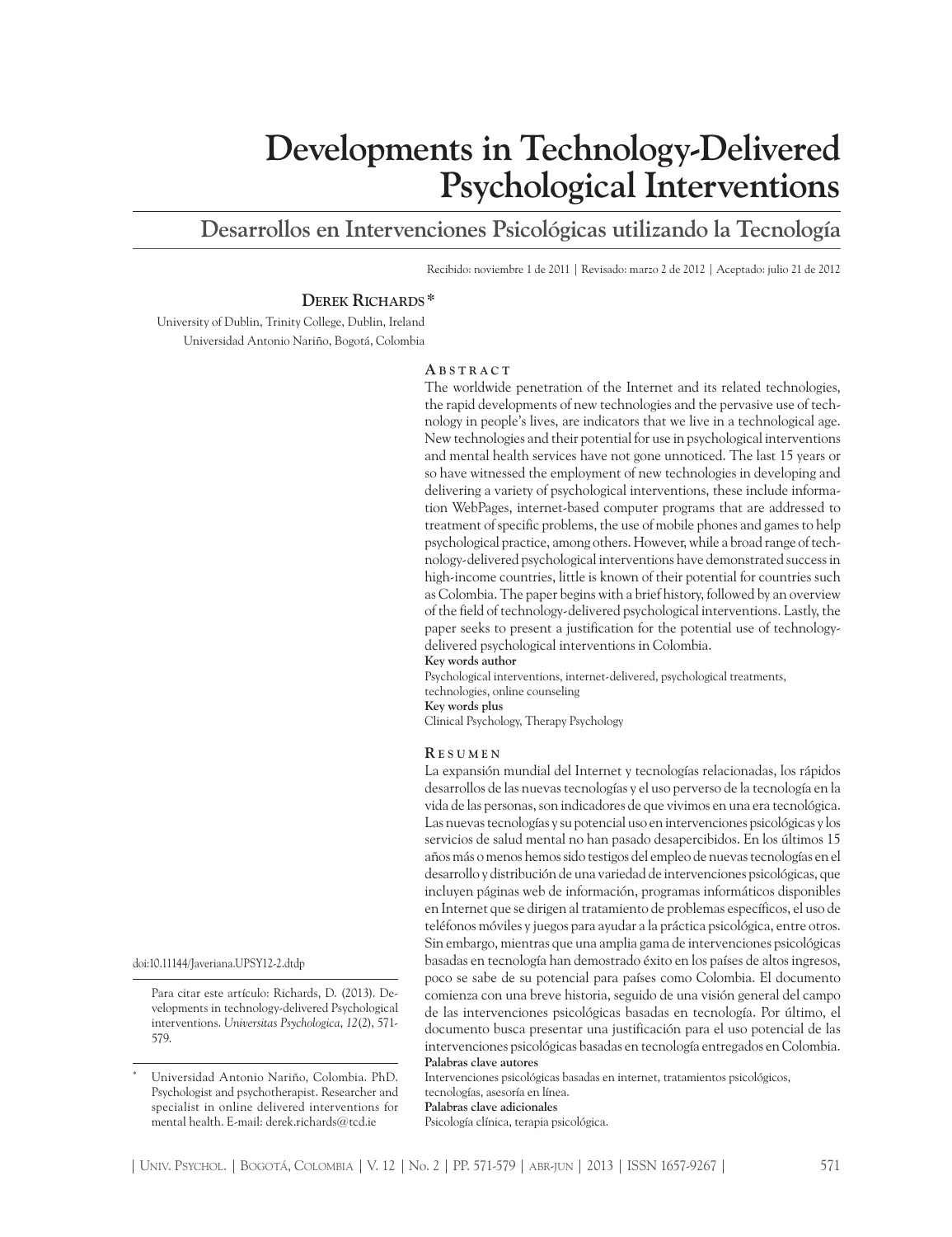# **Introduction**

Technology has become central in the conduct of our lives, for instance, most people now use email, whether as part of their work or for personal use. However, this is only the beginning of the impact that technological developments are having on our lives. For example, many, especially younger people, conduct a good portion of their lives online, through social networking sites and engaging and sharing through other virtual spaces such as Second Life.

Technological developments have not gone unnoticed by mental health services that have begun to realize the potential of employing technologydelivered psychological interventions, which can complement and extend the already existing service provision. It is the case that in the last 15 years or so, technologies have developed sufficiently to be employed safely in the service of mental health and well-being (Ritterband et al., 2003). Technologydelivered psychological interventions for mental health range from psycho-educational information online, online counseling, self-administered programs and the use of virtual reality systems for the treatment of specific disorders, multi-media delivered psychological interventions and the use of games and mobile phones that help in psychological treatments (Richards, 2008). The paper seeks to overview the field regarding technology-delivered psychological interventions.

The majority of developments and research regarding the use of technology-delivered psychological interventions has occurred in high-income countries such as the U.S., Europe and Australia. Little is known of the potential for development and use of such interventions in Colombia. Additionally, therefore, the paper seeks to present some justifications for the potential use of technology-delivered psychological interventions in Colombia.

# **A Brief History**

Online self-help support groups (Kanani & Regehr, 2003) appeared on the Internet as early as

1982. One early service was "Ask Uncle Ezra," a free service offered to students of Cornell University. Ivan Goldberg, M.D. began answering questions online about the medical treatment of depression during the early 1990s (Skinner & Zack, 2004). John Grohol, DPsych, an early innovator developed an online mental health community website in 1995; he is still active in this area currently.

Although mainly composed of offering advice, fee-based mental health services began to appear about the mid-1990. The first known fee-based Internet mental health service was established by Sommers in 1995 offering longer-term asynchronous (email) therapy (Skinner & Zack, 2004). Needham, in the mid-90s became the first practitioner to offer e-therapy synchronously via real time chat. By the late 1990's, online counseling services were emerging and these were often done through E-clinics. Such companies could provide therapists with a secure website, active marketing and other practice management tools (Skinner & Zack, 2004).

The International Society for Mental Health Online (ISMHO) was founded in 1997 with the objective to promote the understanding, use and development of online information and communication technologies for the international mental health community. From its beginning the various technology-delivered psychological interventions have been criticized by professionals and laypeople alike, yet they have flourished. Barak, Klein and Proudfoot (2009) state that this is likely due to several factors including:

- Increasing acceptability of the internet as a legitimate social tool;
- Computer hardware and software developments (especially in relation to ease of use, privacy protection and online communication capabilities);
- Development of ethical guidelines by various professional organizations;
- Growing research; and
- Establishment of online training for professionals.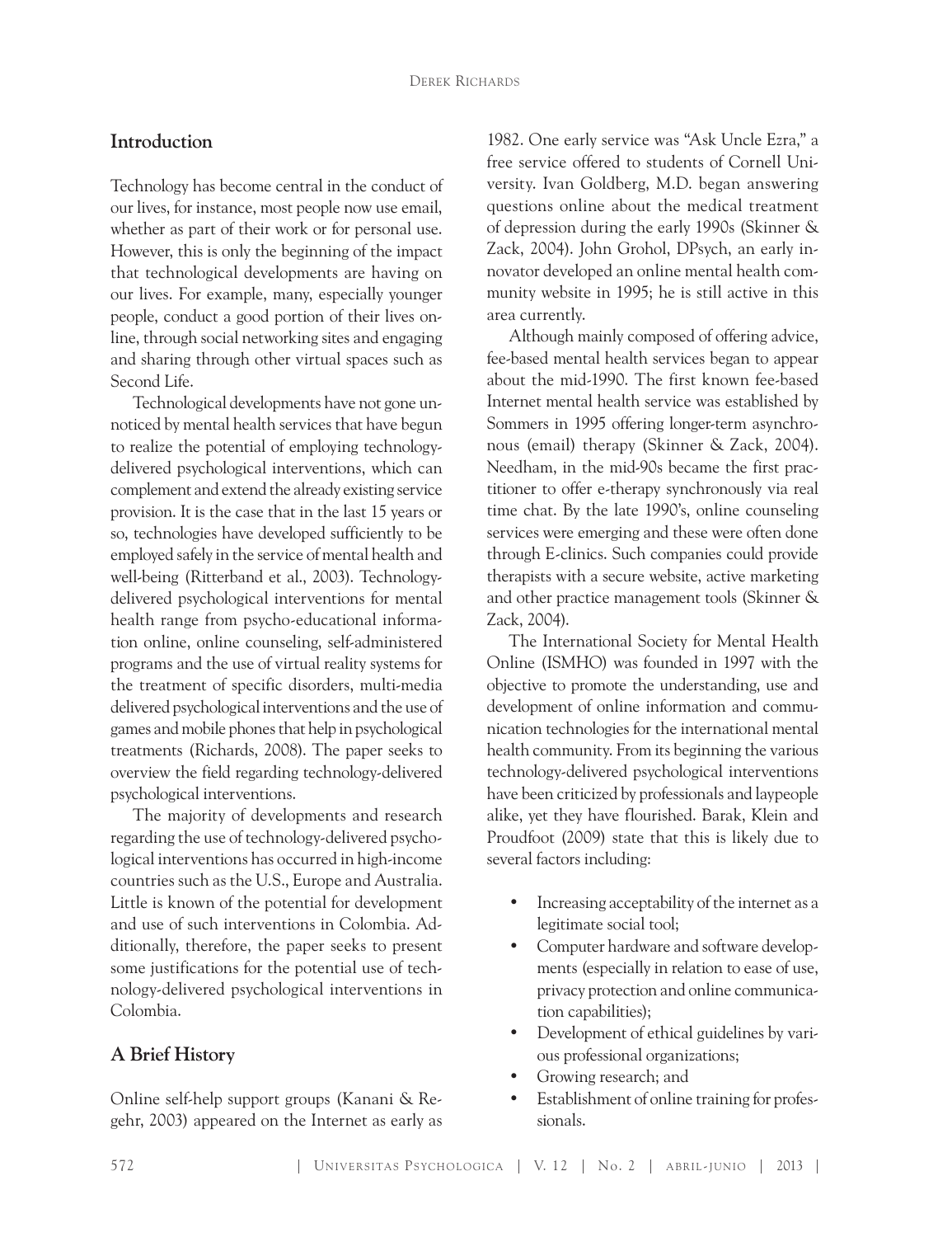### **Technology-Delivered Psychological Interventions: An Overview**

Although a broad range of terms have been employed in order to describe the different uses of various technologies in psychological practice, for instance, e-mental health, e-therapy, online counseling, internet-based treatments, among others, for the purpose of this article I will use *technologydelivered psychological interventions* as a term that encompasses all.

The potential of the Internet has been realized by many in a multitude of different ways; beneficial and otherwise (Barak, 1999). Psychological practitioners and researchers have also considered the Internet as a vehicle for education and mental health service delivery (Goss & Anthony, 2003; Richards, 2009). Technology-delivered psychological interventions are wide-ranging and include online psycho-educational materials (Barak, 1999) such as the virtual pamphlet collection (http:// www.dr-bob.org/vpc/).

Peer support, using discussion boards, has been successfully developed online for groups such as cancer patients, HIV patients, eating disorder patients and those suffering from depression (Darcy & Dooley, 2007; Salem, Bogat & Reid, 1997). The Internet has also been used for counseling online (Efstathiou, 2009; Goss & Anthony, 2003; Richards, 2009). Different technologies have been employed including custom software packages, mobile phones, virtual reality and multimedia. The Internet is an attractive medium as it can support a variety of technological platforms and associated media. The pervasiveness of technology in people's lives is an additional motivation to engage with and develop various types of technology-delivered psychological interventions.

#### **Self-directed software**

Self-administered computer programs designed as treatment packages for specific disorders are mostly client-led, the user works though the program and its related exercises in the same way one might use a self-help book. "*Beating the Blues*" for depression and anxiety is one example (Marks, Cavanagh & Gega, 2007). Beating the Blues is an eight-session, self-administered program that delivers CBT content through multimedia. It includes a series of filmed case studies of individuals modelling the symptoms of depression and the application of the CBT strategies. A voice-over guides the user through the sessions, online exercises, homework tasks and a printable post-session summary sheet is available (Cavanagh et al., 2006). A number of research studies have contributed to establishing its effectiveness (Marks et al., 2007).

The majority of such computer programs are self-directed; there is minimal therapist contact with users. Arguably, this has compromised its acceptance and usage; however, it has also been a point of benefit for users (Goss & Anthony, 2003). However, users seem to benefit from any type of support by using such programs. For instance, a recent meta-analysis (Richards & Richardson, 2012) of computer-based self-administered psychological treatments for depression demonstrates that supported programs yield larger effects than those without support. This is not to deny the benefits of unsupported programs, which are efficacious (Andersson & Cuijpers, 2009; Newman, Szkodny, Llera & Przeworski, 2011). Self-directed programs have been developed for depression, anxiety, PTSD and other mental health and health problems and their efficacy has been demonstrated (Marks et al., 2007).

# **Mobile Phones**

Mobile phone usage is high, especially for young people. Short Message Service (SMS) has evolved to become a component of everyday live for billions of users worldwide. In counseling and therapy there are some tasks that can be administered using mobile phones. At its simplest, sending txt messages to make or break appointments. Another example is the use of a phone to record a mood diary. Matthews, Doherty, Sharry and Fitzpatrick (2008), for instance, developed an application that can be used in mobile phones and allows the client to record their mood during the day. The results are held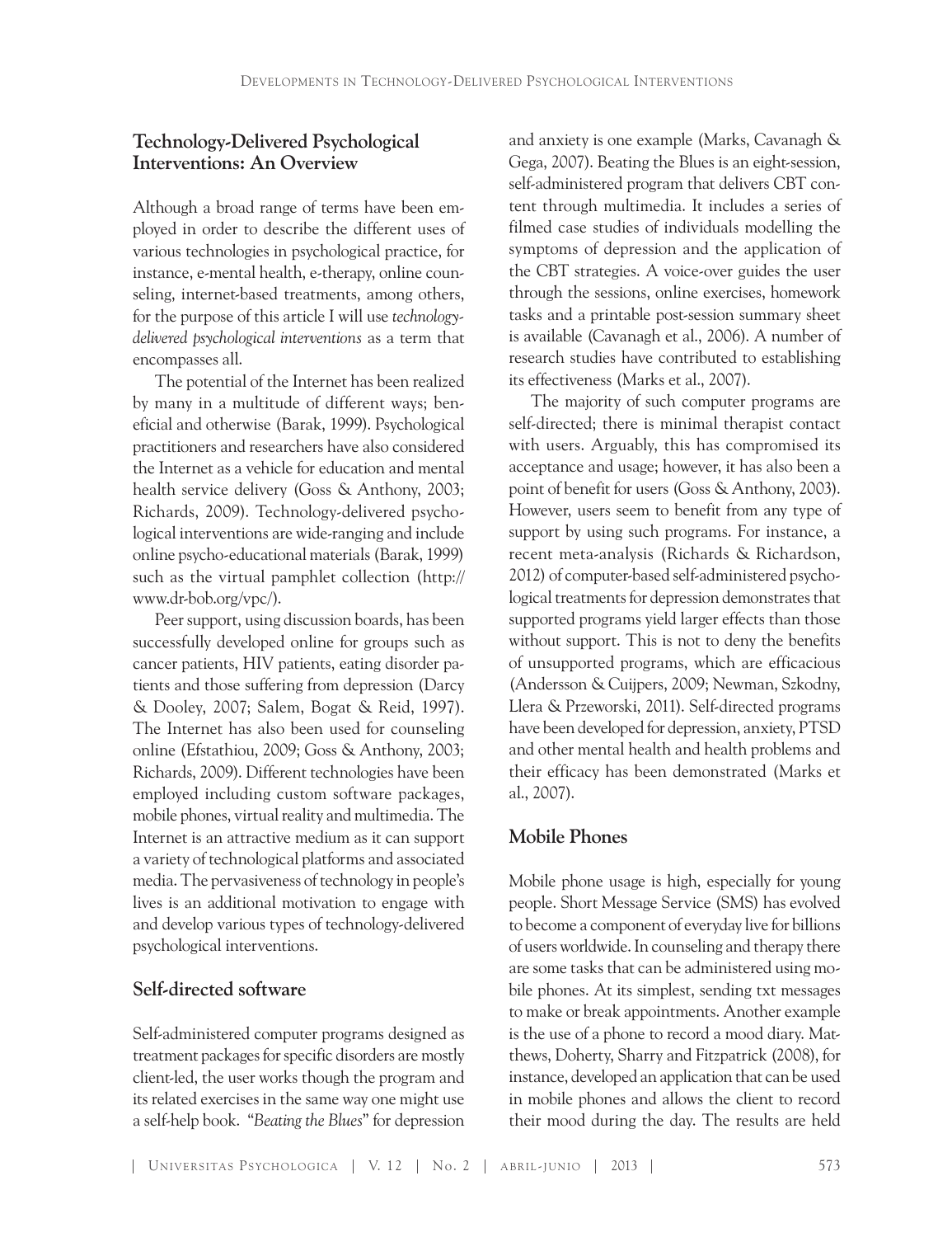on a database and as such the therapist can have a recording of the diary entry and when it was made.

A study by Shapiro et al. (2010) randomized children and adolescents with obesity to three groups: the first group used paper diaries; the second used an electronic diary from their mobile phone and a control group. The participants that used texting versus a paper diary to report on eating behavior demonstrated a lower attrition and greater adherence to the self-monitoring regime. Other studies have also used mobile phones to monitor clients and support their medication and therapeutic regime (Elliott, 2008; Pijnenborg, Withaar, Evans, Van Den Bosch & Brouwer, 2007).

Other examples of the use of mobile phones are in delivering motivational messages to clients, or as a check-in for clients between sessions and also as a tool to support suicidal clients (Haszelwood, 2008). In these ways the phone can be used as an adjunct to therapy and support users' engagement.

Chipchase (2007) argues that SMS text messaging may be relevant to the emerging economies, where psychological services may be less well developed. One example is Africa, which is the fastest growing mobile phone market in the world, where a number of different projects have demonstrated the feasibility of reaching populations who have to date been poorly served by psychological services (Gadebe, 2006).

#### **Multimedia**

Multimedia is the use of a variety of media such as text, sound, animation and video. One example is the development of podcasts on relaxation techniques (http://tinyurl.com/62ngt8b) or delivering personal stories of student's experiences at university (http://tinyurl.com/62eb5cd). A more elaborate example is the use of hand crafted multimedia storytelling as an aid in the therapy process. '*Transforming Stories*' it is essentially a multimedia toolkit where users can build their personal therapeutic story. The program provides an opportunity to engage adolescents and young adults in therapy (Brosnan, Sharry, Fitzpatrick & Boyle, 2006).

#### **Gaming**

Computer games are interactive and fun; surveys in the U.K. and U.S. have reported that teenagers rate computer games as their number one entertainment. Research has demonstrated that the use of games therapeutically can help to engage clients (Coyle & Matthews, 2004), improve session attendance and reduce the stigma associated with attendance (Clark & Schoech, 1984). Studies have reported that therapeutic games have helped adolescents to develop more self-confidence and responsibility (Hyland, Kenyon, Allen & Howarth, 1993) and helped children to displace their aggression through developing coping and problem solving skills (Gardner, 1991).

Researchers have developed therapeutic games to use with adolescents in therapy. The games are based on a range of different therapeutic approaches and clinical issues. Examples include: '*Private Investigator* (PI)' (Coyle & Matthews, 2004) which is a solution focused approach to problem solving. In PI a young person can train as a detective, learning skills and strategies that will help them find solutions to problems. Another example is '*Temper Quest'*, here users visit the temper lab and explore aspects of their temper and its impact on their lives, this game follows a protocol of narrative therapy (Coyle & Matthews, 2004).

#### **Virtual Reality**

Understanding the possibilities of virtual reality for psychological interventions, researchers in Italy and Spain have developed virtual worlds that allow users to address issues such as anxiety and phobias (Baños et al., 2009). A virtual reality (VR) system is the combination of hardware and software that enables its developers to create synthetic life-like experiences. The virtual world can be a model of a real world object such as a house, or spiders, or it can be a representation of an abstract world or a completely imaginary world.

One example is Emma's world, which is an adaptable virtual reality system that can be used for different problems. For instance a person work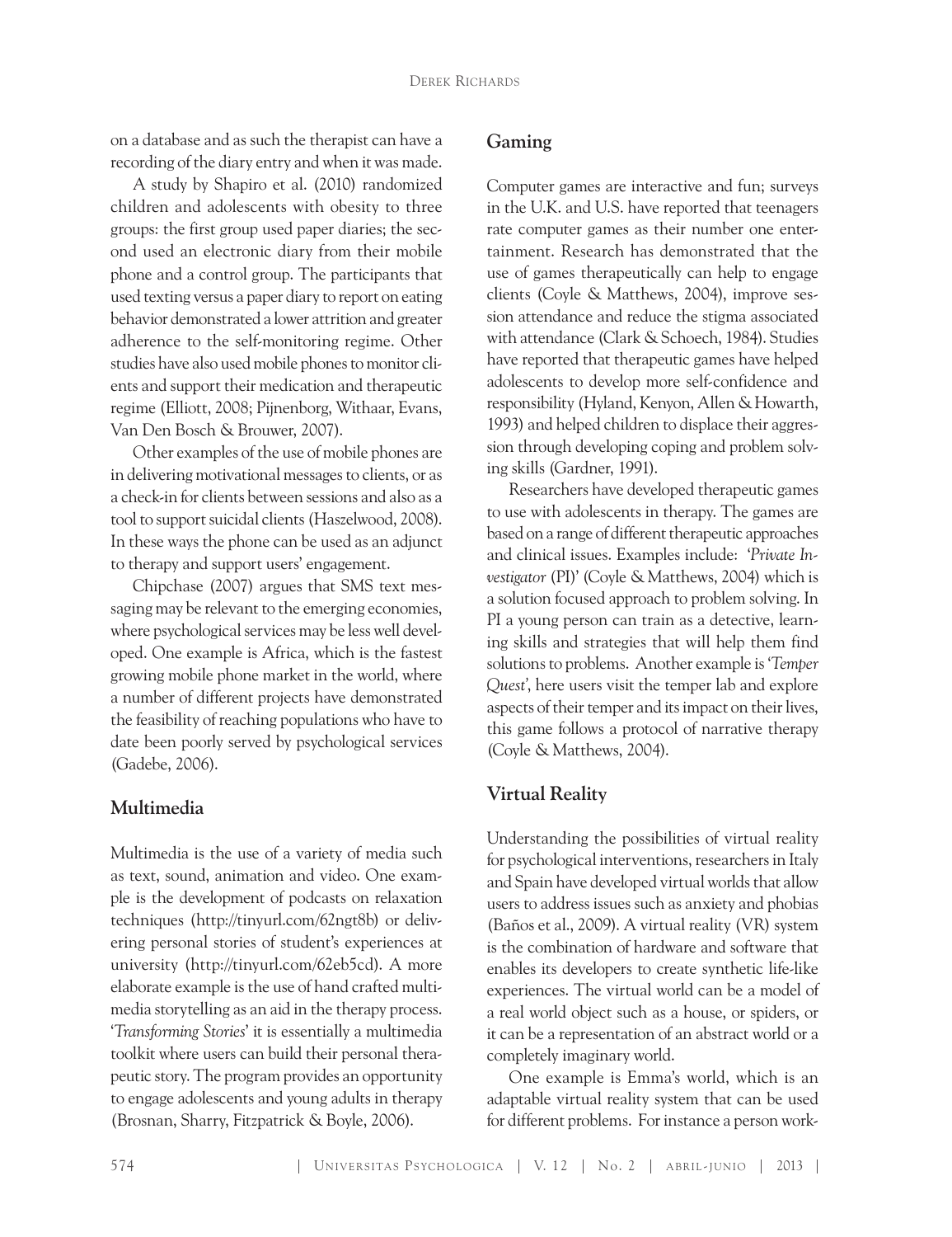ing with grief can over time populate the virtual world with objects of meaning associated with the deceased such as photographs, music, video clips, all of which have personal emotional resonance and can be worked within the therapeutic process.

In the last 15 years virtual reality systems have been developed to treat anxiety disorders, phobias, panic disorders and post-traumatic stress disorders (Riva, 2005). Emerging applications of VR include sexual disorders (Optale, Marin, Pastore, Nasta & Pianon, 2003), pain management (Hoffman, 2004), addictions (Bordnick, Graap, Copp, Brooks & Ferrer, 2005), stress management (Villani, Riva & Riva, 2007) and eating disorders (Riva et al., 2006).

#### **Online counseling**

Online counseling is defined as the delivery of therapeutic interventions in cyberspace where communication between a trained professional, counselor and client(s) is facilitated using computer-mediated communication (CMC) technologies (Richards & Viganó, 2012). Online counseling can be conducted asynchronously (e-mail), which is time-delayed between a users submission and a counselor's reply, or delivered synchronously (chat, videoconferencing), which is live and occurs in real-time.

Online counseling has been provided as a standalone service and as an adjunct to other services (Efstathiou, 2009; Richards, 2009). Indeed, some computer-based self-administered treatments for a variety of disorders have included online counseling support, usually in the form of asynchronous post-sessions feedback, which appears to increase adherence and yield enhanced outcomes (Newman et al., 2011; Richards & Richardson, 2012).

The findings from research studies in the area of synchronous and asynchronous online counseling have positively evaluated outcomes, working alliance, helpfulness and impact and report client improvement and satisfaction (e.g.: Barak & Bloch, 2006; Barak, Hen, Boniel-Nissim & Shapira, 2008; Cook & Doyle, 2002; Day & Schneider, 2002; Efstathiou, 2009; Hanley, 2009; Knaevelsrud & Maercker, 2006; Leibert, Archer, Munson & York, 2006; Richards, 2009).

The practice of online counseling brings with it various distinct advantages, such as convenience and the ability to overcome the existing psychological and physical barriers that individuals can face in accessing counseling (Mallen, Vogel, Rochlen & Day, 2005; Rochlen, Zack & Speyer, 2004). It also has some distinct challenges, which have appeared in the online counseling literature from the early days (Childress, 1998). There are many features and cyber behaviors characteristic of online counseling, such as Disinhibition, the loss of verbal and audio cues and writing behavior and expression online (Fenichel et al., 2002; Sheese, Brown & Graziano, 2004; J. Suler, 2004; J. R. Suler, 2002; Richards & Viganó, 2012).

#### **Innovation in Service Delivery: Advantages & Limitations**

The overview will give the reader some notion of what has already been spawned regarding *technology-delivered psychological interventions*. Research outcomes have been positive and, as a result, the work continues (Marks et al., 2007; Rochlen et al., 2004).

The advantages of engaging technology are many and include the potential to complement and extend the current service provision and increase the access to services for a greater number and range of people. For example clinicians and researchers in Scotland have successfully used videoconferencing technology to provide a muchneeded therapeutic service to a remote group for eating disorders in the nearby Shetland Islands (Simpson, Bell, Knox & Mitchell, 2005). Extending access includes geographical access, access to people with disabilities and access to populations who does not seek the needed help because of their condition. The benefits may contribute to counter-balancing the current inequity of service availability and access.

At the same time there are also potential obstacles. One issue is the clinical assessment of individuals using *technology-delivered psychological interventions*. Often psychologists rely on self-reports, which can be inaccurate. Therefore, can accurate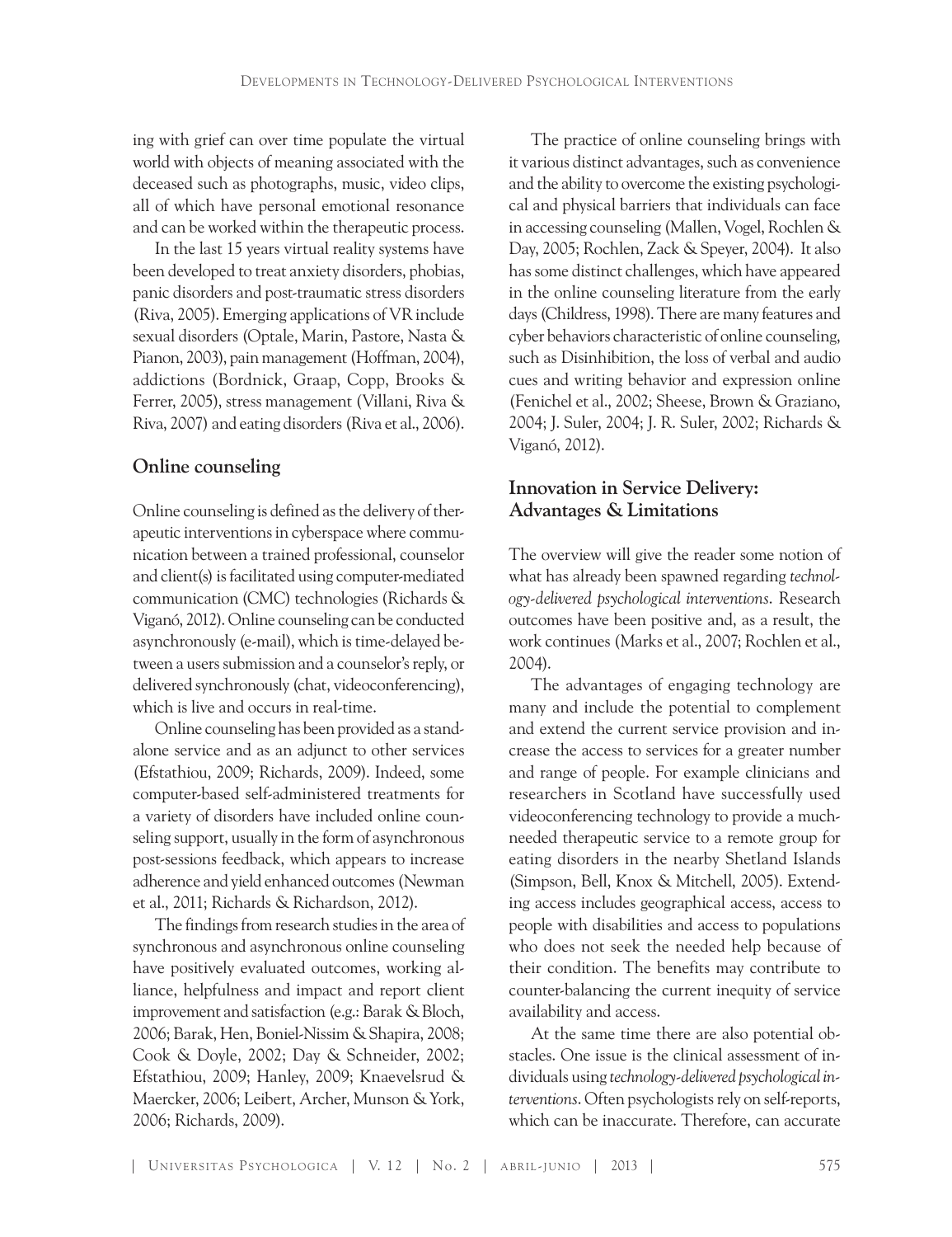#### Derek Richards

assessments be made and consequently the correct treatment delivered? In its defence many research studies have reported success by assessing clients online and thereafter have reported successful outcomes for a range of disorders (Marks et al., 2007). Further research has demonstrated no difference with Internet versus paper-and-pencil administrations of commonly used instruments for assessment (Carlbring et al., 2007).

Unless provided by a reputable source it is difficult to monitor the quality of information or interventions being made available and also to guard against the potential naivety and vulnerability of users; especially in the case of younger users.

Transferring psychological support services online is controversial and raises many concerns. Among these, there are questions about crisis management, anonymity, ethical and clinical responsibility, user safety, technical security, retention and completion of treatments (Rochlen et al., 2004; Tate & Zabinski, 2004), although in recent years many of these concerns have been addressed adequately (Barak, 2009).

#### **A justification for the use of technology in mental health in Colombia**

*Technology-delivered psychological interventions* have demonstrated their efficacy in high-income countries. Some work has been carried out in Latin American countries. Cardenas-Lopez and colleagues at the Laboratorio de Enseñanza Virtual y Ciberpsicología, UNAM, Mexico DF, have investigated about the use of virtual reality for the treatment of phobias and post-traumatic stress. Another study reported positive outcomes using a computer-based program to treat depression and cognitive impairment in students, however the sample was small (Alvarez, Sotres, León, Estrella & Sosa, 2008).

In Colombia is there evidence to argue for the implementation and research of innovative *technology-delivered psychological interventions*? The following points provide some justifications for the case. To begin with, Bogotá's *Plan de Salud del Distrito Capital 2008 - 2012* (2008) recognizes the need to develop an appropriate health and mental health services so that individuals can achieve a good quality of life, including guaranteeing the right to mental health (p. 33). However, the reality is far from the policy ideal. Some cities in Colombia have community psychological services, but most do not.

Epidemiological research has highlighted the extent of significant psychopathology in Colombia and levels are not far removed from those found in high-income countries (Gómez-Restrepo et al., 2004; Ministerio de Protección Social, 2003; Richards, 2011). Therefore it is clear that a need exists for psychological services.

However, barriers exist for potential users; these include the costs of such services and personal stigma that can prevent those from seeking help when they need it. Between 85-95% of individuals with mental health problems in Colombia do not access or cannot access the services that they require (Ministerio de Protección Social, 2003). Of those that may seek the help they need, they are met with a shortage of trained professionals and consequent waiting lists, which of course contradicts the benefits of early intervention (Royal College of Psychiatrists, 2003). The situation is not unusual or indeed very different from the barriers and difficulties that are faced by psychological services in other countries in Latin America, U.S. and Europe.

Consequently, the services that are available are severely overburdened and the visible demand that does exist cannot be adequately served.

It is for these and other reasons that *technologydelivered psychological interventions* have grown. Many researchers and clinicians have argued for their potential to provide the needed interventions that can ameliorate the situation against high demands, lack of service development, shortages of trained professionals, costs and personal barriers such as stigma. Europe, the U.S. and Australia have benefitted from the potential of innovative service delivery.

Additionally, Internet access in Colombia is 50%. Many, especially younger people, are high users of the Internet and its related technologies. For instance a recent survey (http://tinyurl. com/3t9vavu) at UAN asked students to rate the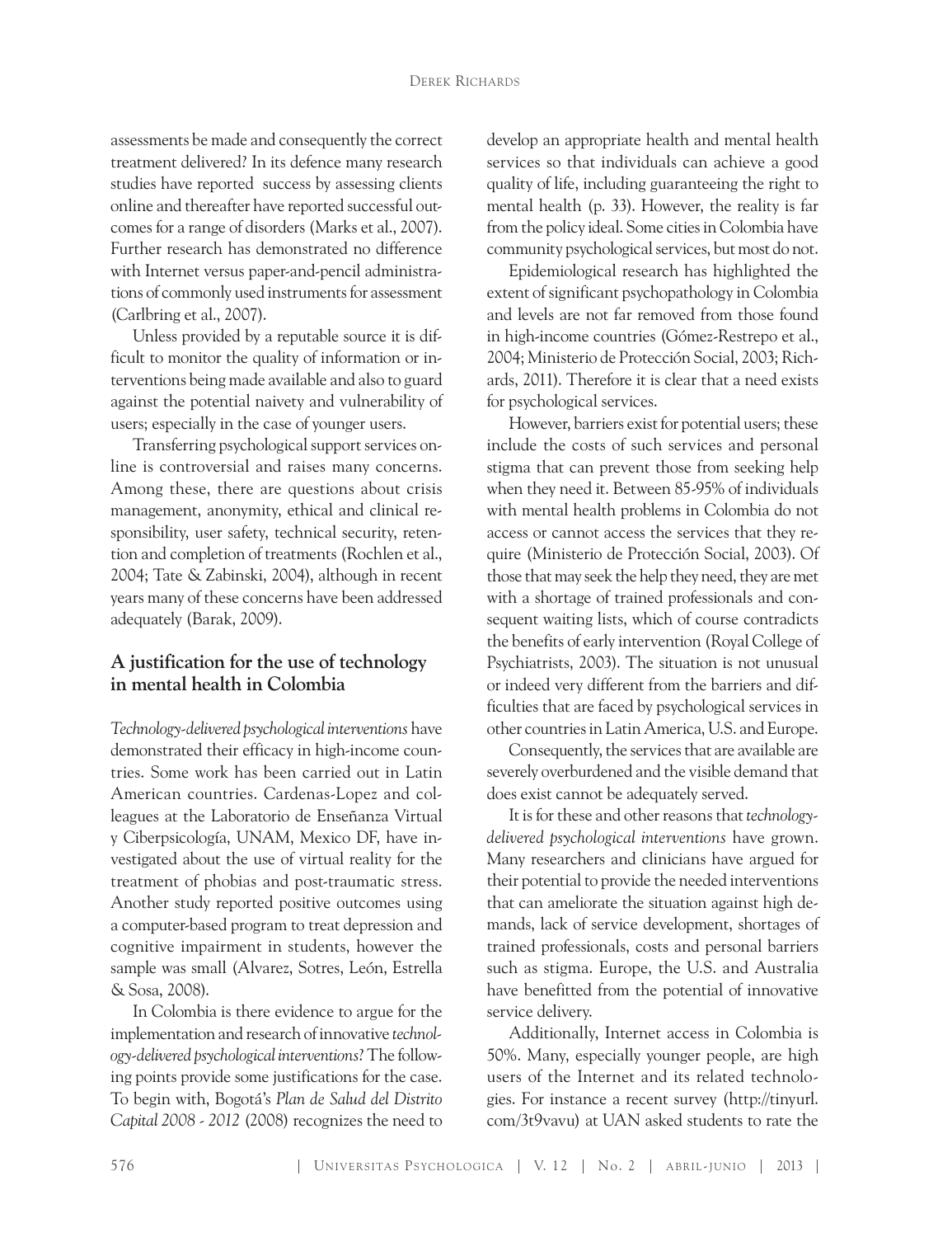number of times they access social networking sites per day. After one month (18/08 to 18/09 2011) 579 responses have been collected, 145 (25%) have reported accessing social networks 5 times per day and 137 (24%) have reported accessing such sites 2-5 times per day.

There is the possibility that such *technology-delivered services* may appeal to the technology savvy. For Colombia, therefore, for the reasons outlined above, may be appropriate to benefit from different *technology-delivered psychological interventions*.

### **References**

- Alvarez, L. M., Sotres, J. F. C., León, S. O., Estrella, J. & Sosa, J. J. S. (2008). Computer program in the treatment for major depression and cognitive impairment in university students. *Computers in Human Behavior, 24*(3), 816-826. doi: 10.1016/j. chb.2007.02.013
- Andersson, G. & Cuijpers, P. (2009). Internet-based and other computerized psychological treatments for adult depression: A meta-analysis. *Cognitive Behaviour Therapy, 38*(4), 196-205. doi:10.1080/16506070903318960
- Baños, R. M., Botella, C., Guillen, V., Garcia-Palacios, A., Quero, S., Bretán-Lápez, J., et al. (2009). An adaptive display to treat stress-related disorders: EMMA's World. *British Journal of Guidance & Counselling, 37*(3), 347-356.
- Barak, A. (1999). Psychological application on the internet: A Discipline on the threshold of a new millennium. *Applied & Preventive Psychology, 8*(4), 231-245.
- Barak, A. & Bloch, N. (2006). Factors related to perceived helpfulness in supporting highly distressed individuals through an online support chat. *CyberPsychology & Behavior, 9*(1), 60-68.
- Barak, A., Hen, L., Boniel-Nissim, M. & Shapira, N. (2008). A comprehensive review and a metaanalysis of the effectiveness of internet-based psychotherapeutic Interventions. *Journal of Technology in Human Services, 26*(2), 109-160. doi: 10.1080/15228830802094429
- Barak, A., Klein, B. & Proudfoot, J. (2009). Defining internet-supported therapeutic interventions. *An-*

*nals of Behavioral Medicine, 38*(1), 4-17. doi:10.1007/ s12160-009-9130-7

- Bordnick, P. S., Graap, K., Copp, H. L., Brooks, J. & Ferrer, M. (2005). Virtual reality cue reactivity assessment in cigarette smokers. *CyberPsychology & Behavior, 8*(5), 487-492.
- Brosnan, E., Sharry, J., Fitzpatrick, C. & Boyle, R. (2006). *An evaluation of the integrated use of a multimedia storytelling system within a psychotherapy intervention for adolescents*. In Proceedings of the 2006 Conference on Human Factors in Computing Systems (pp. 598-603). New York: Association for Computing Machinery. doi:10.1145/1125451.1125576
- Carlbring, P., Brunt, S., Bohman, S., Austin, D., Richards, J., Ost, L., et al. (2007). Internet vs. paper and pencil administration of questionnaires commonly used in panic/agoraphobia research. *Computers in Human Behavior, 23*(3), 1421-1434. doi: 10.1016/j. chb.2005.05.002
- Cavanagh, K., Shapiro, D. A., Van Den Berg, S., Swain, S., Barkham, M. & Proudfoot, J. (2006). The effectiveness of computerized cognitive behavioural therapy in routine care. *British Journal of Clinical Psychology, 45*(4), 499-514. doi: 10.1348/014466505x84782
- Clark, B. & Schoech, D. (1984). A computer-assisted computer game for adolescents: Initial development and comments. In M. D. Schwartz (Ed.), *Using computers in clinical practice: Psychotherapy and mental health applications* (pp. 335-353). New York: Haworth Press.
- Cook, J. E. & Doyle, C. (2002). Working alliance in online therapy as compared to face-to-face therapy: Preliminary results. *CyberPsychology & Behavior, 5*(2), 95-105. doi:10.1089/109493102753770480
- Coyle, D. & Matthews, M. (2004, April). *Personal investigator: A therapeutic 3D game for teenagers.* Paper presented at the Social Learning Through Gaming Workshop, Vienna, Austria.
- Childress, C. (1998). *Potential risks and benefits of online psychotherapeutic interventions.* International Society for Mental Health Online. Retrieved 24 June, 2011, from http://www.ismho.org/issues/9801.htm
- Chipchase, T. (2007, October). Jan Chipchase on mobile phones. *TED. Ideas worth spreading*. Retrieved 25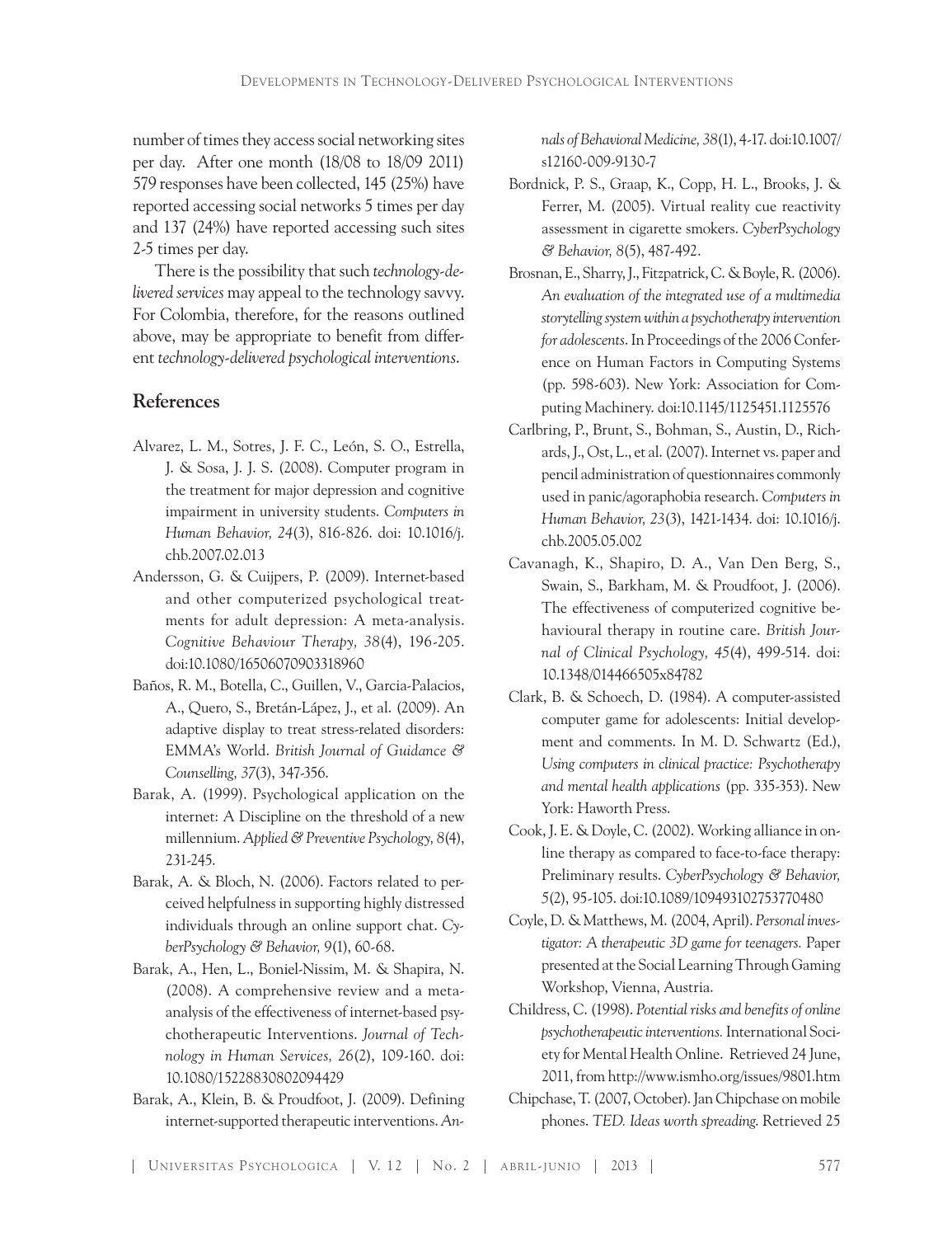October, 2011, from http://www.ted.com/talks/ jan chipchase on our mobile phones.html

- Darcy, A. M. & Dooley, B. (2007). A clinical profile of participants in an online support group. *European Eating Disorders Review, 15*(3), 185-195. doi: 10.1002/erv.775
- Day, S. X. & Schneider, P. L. (2002). Psychotherapy using distance technology: A comparison of faceto-face, video and audio treatment. *Journal of Counselling Psychology, 49*(4), 499-503.
- Efstathiou, G. (2009). Students' psychological web consulting: Function and outcome evaluation. *British Journal of Guidance & Counselling, 37*(3), 243-255.
- Elliott, J. (2008, December). Monitoring mental health by text. *Health reporter, BBC News.* Retrieved 25 October, 2011, from http://news.bbc.co.uk/2/hi/ health/7797155.stm
- Fenichel, M., Suler, J., Barak, A., Zelvin, E., Jones, G., Munro, K., et al. (2002). Myths and realities of online clinical work. *CyberPsychology & Behavior, 5*(5), 481-497. doi: 10.1089/109493102761022904
- Gadebe, T. (2006, February). SMS help for teens in distress. *SouthAfrica.info.* Retrieved 25 October, 2011, from http://www.southafrica.info/services/ health/teensindistress.htm
- Gardner, J. E. (1991). Can the Mario Bros help? Nintendo games as an adjunct in psychotherapy with children. *Psychotherapy, 28*(4), 667-670.
- Gómez-Restrepo, C., Bohórquez, A., Pinto Masis, D., Gil Laverde, J. F. A., Rondón Sepúlveda, M., et al. (2004). The prevalence of and factors associated with depression in Colombia. *Revista Panamericana de Salud Pública, 16*(6), 378-386.
- Goss, S. & Anthony, K. (Eds.). (2003). *Technology in counselling and psychotherapy: A practitioner's guide.* London: Palgrave Macmillan.
- Hanley, T. (2009). The working alliance in online therapy with young people: Preliminary findings. *British Journal of Guidance & Counselling, 37*(3), 257-269. doi:10.1080/03069880902956991
- Haszelwood, A. (2008). Using text messaging in the treatment of eating disorders. *Nursing Times, 104*(40), 28-29.
- Hoffman, H. (2004). Virtual-Reality Therapy. *Scientific American.* Available at http://www. sciamdigital.com/index.cfm?fa=Products.

ViewIssuePreview&ARTICLEID\_ CHAR=A4BFFC51-2B35-221B-69DB - 2D5A63160CD5

- Hyland, M. E., Kenyon, C. A., Allen, R. & Howarth, P. (1993). Diary keeping in asthma: Comparison of written and electronic methods. *British Medical Journal, 306*(6876), 487-489. doi:10.1136/ bmj.306.6876.487
- Kanani, K. & Regehr, C. (2003). Clinical, ethical and legal issues in e-therapy. *Families in Society, 84*(2), 156-162. doi:10.1606/1044-3894.98
- Knaevelsrud, C. & Maercker, A. (2006). Does the quality of the working alliance predict treatment outcome in online psychotherapy for traumatized patients? *Journal of Medical Internet Treatment, 8*(4), e31.
- Leibert, T., Archer, J., Munson, J. & York, G. (2006). An exploratory study of client perceptions of internet counseling and the therapeutic alliance. *Journal of Mental Health Counseling, 28*(1), 69-83.
- Mallen, M. J., Vogel, D. L., Rochlen, A. B. & Day, S. X. (2005). Online counseling: Reviewing the literature from a counseling psychology framework. *The Counseling Psychologist, 33*(6), 819-871.
- Marks, I. M., Cavanagh, K. & Gega, L. (2007). *Hands on help: Computer-aided psychotherapy* (Vol. 49). Hove: Psychology Press.
- Matthews, M., Doherty, G., Sharry, J. & Fitzpatrick, C. (2008). Mobile phone mood charting for adolescents. *British Journal of Guidance & Counselling, 36*(2), 113-129.
- Ministerio de Protección Social. (2003). Informe sobre un panorama nacional de la salud y la enfermedad un trabajo en Colombia. Bogotá, Col: Author.
- Newman, M. G., Szkodny, L. E., Llera, S. J. & Przeworski, A. (2011). A review of technology-assisted self-help and minimal contact therapies for anxiety and depression: Is human contact necessary for therapeutic efficacy? *Clinical Psychology Review, 31*(1), 89-103. doi:10.1016/j.cpr.2010.09.008
- Optale, G., Marin, S., Pastore, M., Nasta, A. & Pianon, C. (2003). Male sexual dysfunctions and multimedia immersion therapy. *CyberPsychology & Behavior, 6*(3), 289-294. doi:10.1089/109493103322011588
- Pijnenborg, G. H. M., Withaar, F. K., Evans, J. J., Van Den Bosch, R. J. & Brouwer, W. H. (2007). SMS